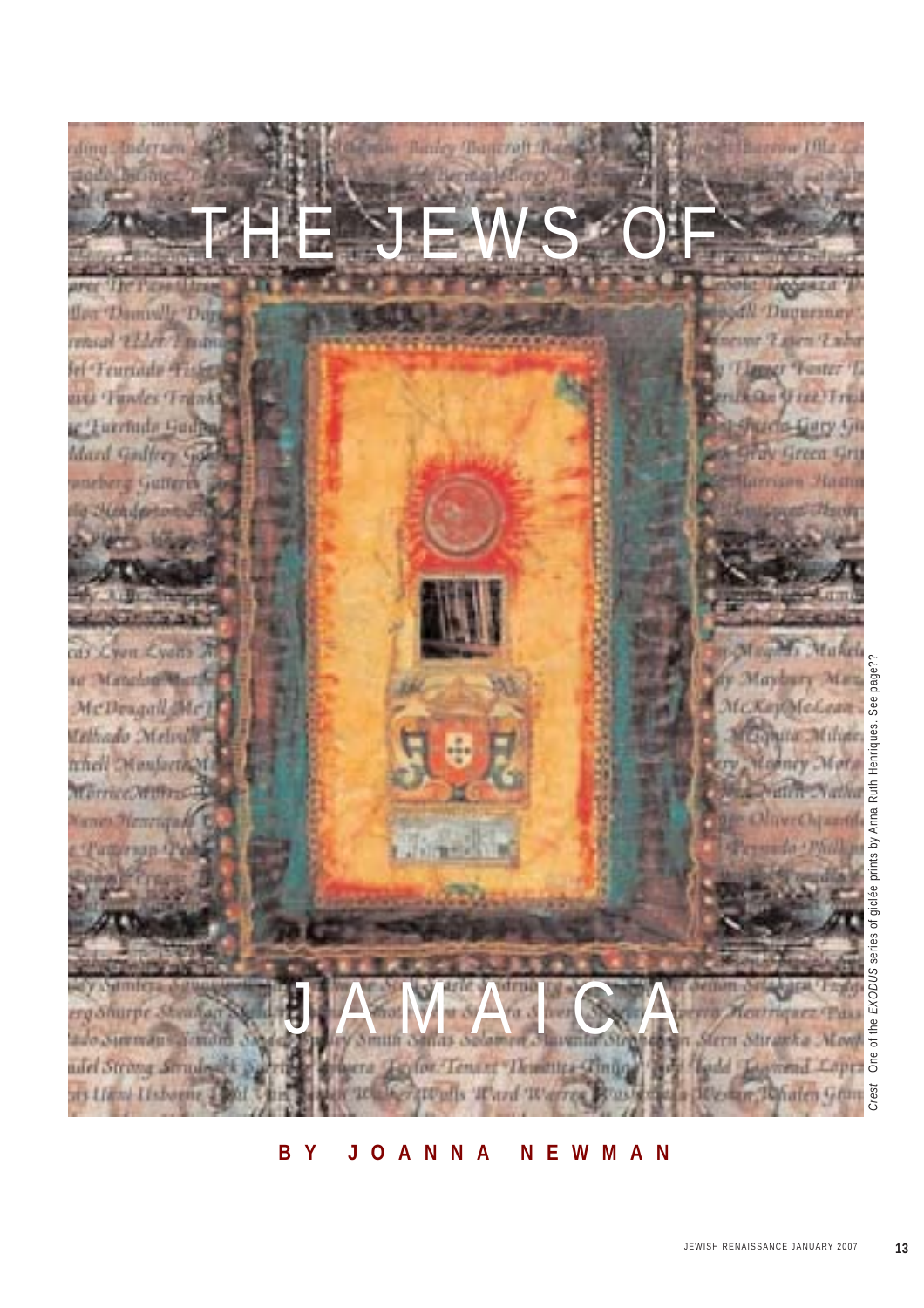#### TIMELINE

Jews arrive in Jamaica from the16th century when it is settled by Spain. With the coming of British rule and freedom to practice their religion, Jewish numbers grow and they prosper, despite extra taxation resulting from their success in trade. With emancipation in 1931 Jews start to take a notable role in Jamaican politics. It was only after the Second World War that numbers of the community went into sharp decline with emigration to the Americas and Europe. Today, there is still an active but small Jewish community.

**1492** Christopher Columbus makes his first voyage to discover the Indies. King Ferdinand II of Aragon and Queen Isabella of Castille decree that all Jews in Spain must convert or be expelled.

**1494** On his second voyage to the New World Christopher Columbus 'discovers' Jamaica. His crew includes interpreter Luis de Torres and Maestro Bernal, the ship physician, both conversos (the name for those who chose to convert).

**1509** The island is settled by the Spanish. The local population of Arawaks is decimated due to ill

### "Remarkably healthy and long-lived"

"The Jews here are remarkably healthy and long lived. Notwithstanding, their diet is frequently of such kind of aliment not generally esteemed very wholesome, and that great deal of them deal in damaged salt-butter, herrings, beef, and in train-oil(marine oil); a congregation of stinking commodities, which is enough to poison the air of their habitations. Their shops can be scented at a great distance, and in what is called Jew market in this town, a whole street of their houses reeks incessantly with these abominable odours. But these people are abstemious and so temperate that a drunken Jew is rarely seen. They are particularly wise in drinking the purest water, which most of them use unmixed, and others make only a very small addition of rum. They are exceedingly fond of garlic, which generally has a place in their sauces, and is known to be a great antiseptic, and they indulge in chocolate. The most luxurious among them gormandize chiefly on fish, and no doubt their religious fasts, of which they are very rigid observers... assist in freeing them from noxious redundancies. I think they may be supposed to owe their good health and longevity, as well as their fertility, to a very sparing use of strong liquors, their early rising, their indulgence in garlic and fish, Mosaic laws, sugar, chocolate and fast".

*Edward Long, Secretary to Governor Henry Moore, History of Jamaica, London 1774, Vol.II, pp.27-29*

treatment, enslavement and disease brought with the settlers.

**1525** An alliance between Columbus's descendent Isabella Colon and a Portuguese nobleman from the Braganza family brings Portuguese settlers, including conversos, to settle in Jamaica.

**1655** Under orders from Oliver Cromwell, Admiral William Penn and General Richard Venables capture Jamaica. Most of the Spanish settlers escape to neighbouring Spanish colonies, but the Portuguese *conversos* welcome the opportunity to return to their Jewish roots. It is said that Portuguese Crypto-Jews in London and Jamaica help the British plan the invasion.

Under Cromwell and after the Restoration, Jewish settlers suffer civil disabilities but are allowed to openly practice their religion.

**1660s** Jamaica becomes an important trading post between the New World and the Europe. Sephardic merchants settle in Port Royal, Spanish Town, Kingston and smaller trading posts. Jews are privateers, trade in gold, silver and money changing, in vanilla, pepper, cocoa, pimento and sugar.

**1660s** West Indian settlements are seen as staging posts for the sacking of the Spanish Empire. Pirates and privateers play an important role.

**1670** Port Royal, an open city, once described as 'the wickedest in the world' becomes a pirate stronghold and centre of economic activity.

**1672** The earliest decipherable tombstone is in Jewish cemetery of Hunts Bay, across the harbour from Port Royal. Tombstone inscriptions are in Hebrew and Portuguese and some in English.

**1676** Earliest reference to a Jewish house in Port Royal, almost certainly a synagogue.

**1686** Jews Tribute, a special tax on the Jewish community, established following complaints by white merchants that Jewish merchants had an unfair advantage in trade on account of their connections throughout the Sephardic world.





Above: Hunts Bay Cemetery Below: Tombstone of David Barugh Alvares, 5452 (1692) Photos: Douglas Reid

**1692** Earthquake in Port Royal submerges most of the city, killing thousands. The synagogue is destroyed and most of the surviving Jewish community moves to Spanish Town and Kingston, which quickly establishes itself as the new commercial hub of the Island.

**1700** Eighty Jewish families live in Jamaica, approximately 400 souls. Five plantations are owned by Jews but the majority make their living as shopkeepers or in marine insurance, privateering, as money lenders, goldsmiths, bullion importers and exporters.

**1704** Spanish Town Jews establish their own synagogue, K.K Neveh Shalom, which appears to be a replica of Bevis Marks synagogue in London .

**1720** Jews are 18 percent of the population of Kingston.

**1720** Daniel Israel Lopez Laguna publishes his most famous work of poetry, The True Mirror of Life.

**1731** and **1738** Jews of Jamaica are accused of selling gunpowder to rebellious slaves. It was said they did business on Sundays when the white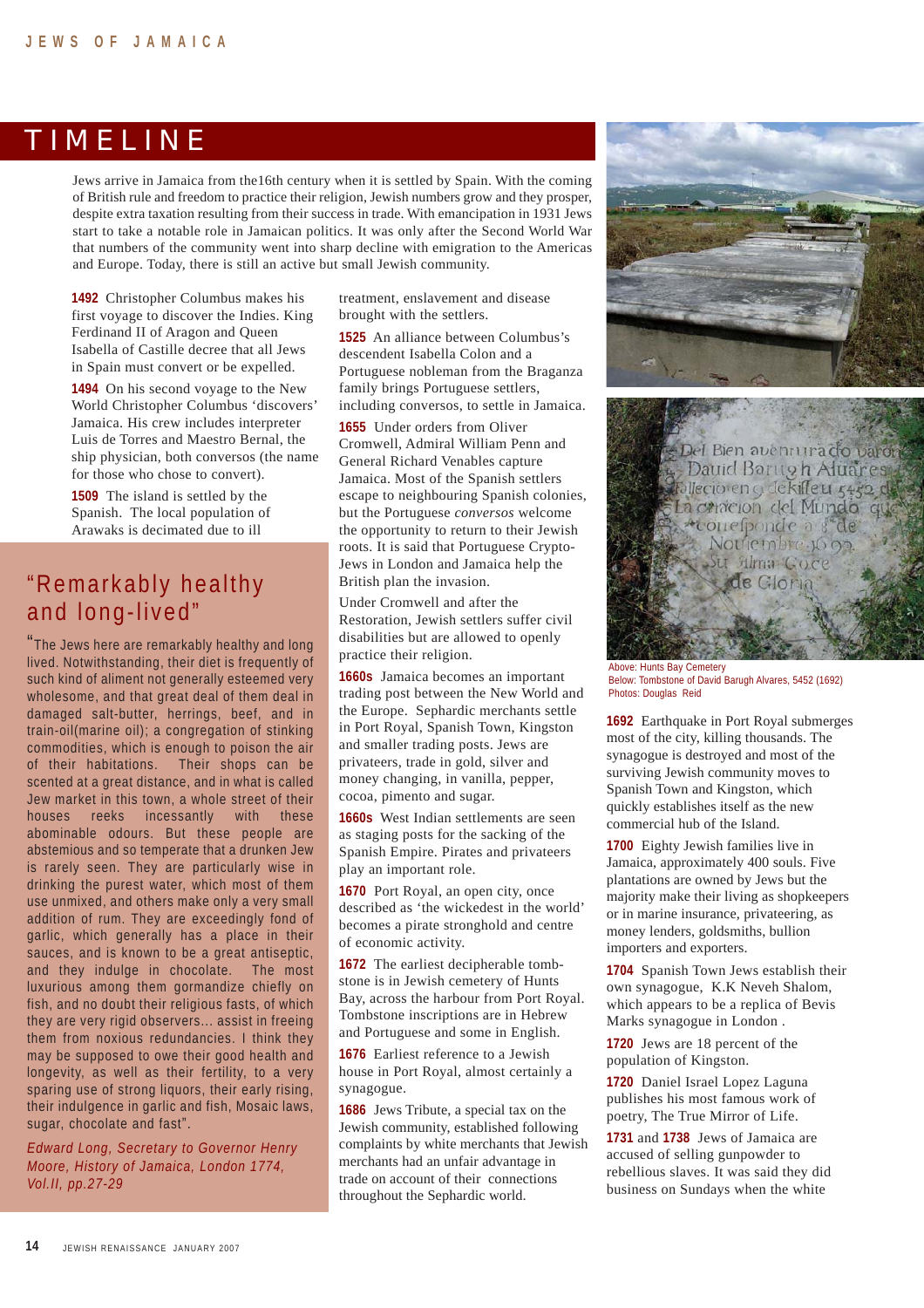merchants were in Church.

**1740** Plantation Act removed alien disabilities throughout British colonies enabling. Jews to become citizens.

**1796** Jews start to arrive from northern/central Europe. Ashkenazic Synagogue built on Young Street, Spanish Town.

**1799** Ashkenazic Synagogue erected in Kingston. Many families had begun to relocate here as that town grew in economic and political importance.

Isaac Yeshurun Sasportas sentenced to death and publicly hanged on 23 December. A Portuguese Sephardi living in the French controlled island of Hispaniola, he was involved in a plan to invade Jamaica and incite a slave uprising.

**1831** Jamaica becomes first British territory to abolish political disabilities against Jews, including the right to swear a non-Christian oath. Jewish voters now join forces with the recently emancipated coloureds and blacks to play an important role in the new 'town party'. Anglo-Jewry use the West-Indian Act as a cudgel to spur on political emancipation in Britain.

**1834** *The Daily Gleaner*, Jamaica's only national newspaper, founded by Jacob and Joshua DeCordova, the grandsons of the Haham Jeoshua Hisquiau de Cordova, who came to Jamaica in 1755 as the chief rabbi of the Spanish and Portuguese community.

**1830s** German-speaking Jews start to arrive.

**1843** Beil Timud (House of Learning) established for elementary Hebrew and English education.

**1844** Ashkenazi and Sephardim merge to form one congregation in Kingston.

**1847** Two Jewish Free Schools of Kingston amalgamate

**1849** Eight of the 47 members of the House of Assembly are Jewish and that year, out of respect for Jewish members, the House adjourned for Yom Kippur by a vote of 19 to nine.

**1881** The Jewish congregation numbers 2,535 of a white population of 14,432.

**1884** Progressive Judaism, a combination of Reform and Conservative rituals is adopted by the United Congregation of Israelites, as strict observance of Jewish laws and practices begins to decline.

**1907** The Great Kingston Earthquake destroys many buildings and all the synagogues.

**1911** The community numbers 1,487.

**1913** Prayer book includes transliteration of Hebrew in English, demonstrating decline in teaching Hebrew.

**1939** Jewish Institute for Secondary Education established.

With the outbreak of war, alien Jews in the colony are interned alongside German and Italian nationals.

**1940** A camp is built to house evacuees from Gibraltar. About 1,700 arrive.

**1942** The Serpa Pinto arrives carrying 180 Jewish refugees from Portugal.

**1949** 1,300 Jews in Jamaica. Families like the Henriques, Matalon, Ashenheim, Albergas, Myers and deLisser continue to make a significant contribution to all walks of Jamaican life including learning, industry and the economy.

**1962** Jamaica becomes independent

**1968/69** 'The Rabbi Speaks': series of broadcasts over Radio Jamaica and Rediffusion by Rabbi Bernard Hooker that deal with life, its problems and challenges from the Jewish religious point of view.

**1969** Hillel School founded by the Matalon family as a secular private preparatory and secondary school. Its first chairman was Rabbi Bernard Hooker.

**1970s** Political unrest in Jamaica – many Jews leave for Miami and Canada

# Your Money or Your Life – Already!

In the 17th century, battles for supremacy at sea and for the spoils of colonial trade were fought by privateers on behalf of governments or companies. In 1613, privateering returned huge profits and brought in 15% of British imports Jewish pirates (a term generally used to describe those who went beyond their letters of commission in robbing at sea or who were workingon their own behalf) caught by Spanish officials faced imprisonment or death unless they were able to purchase their freedom. In June 1699 Phillipe Henriquez, a Dutch Jewish merchant trading in the Caribbean for 12 years, was seized and brought to trial by the Inquisition court. In 1723, Jeudah Cohen was executed by the Spanish in Puerto Rico.

Between 1738 and 1742 the British seized five Jewish smugglers. In 1731 Jacob Nunes of Jamaica outfitted the Judith and Sarah with 16 guns and 12 men to prey on merchant shipping. In a new book due out next year, Ed Kritzler writes about Moses Cohen Henriques, who in 1628 sacked Spanish ships off the coast of Cuba. Later, he set up his own pirate island off the coast of Brazil.

Ed Kritzler's book on Jewish pirates will be published by Doubleday in Spring 2007

**2006** The Jewish community celebrates its 350th anniversary at the 100-year-old Sha'are Shalom synagogue on Duke Street in Kingston and a Jamaican Jewish Heritage centre is inaugurated. While the site of the Sephardic Synagogue and its adjacent cemetery replete with gravestones featuring names such as Henriques, De Souza, de Pass, Melhado and Nunes, lie largely in ruins, the Neveh Shalom Institute, a foundation that exists to preserve Jewish remains in Colonial Jamaica, has plans for its restoration. Archival work is already under way.



# THE SLAVE TRADE

During the 18th century, the Jamaican economy changes from small holdings to a plantation economy where large areas of land are needed to grow sugar cane. With the rise of sugar, the population grows dramatically in Jamaica as thousands of slaves are brought to work the plantations. By 1807 when slavery was made illegal in Britain, Jamaica had 324,000 slaves. Existing slaves did not gain their freedom until 1838. Jews were involved in the slave trade as traders and though few owned plantations, those who worked as merchants and traders owned slaves to work in their households. It is said that Jewish emancipation was recommended at a time when the anti-slavery movement was increasing in power and white slave owners wanted the Jewish vote. But after gaining emancipation in 1831, many Jews voted with free coloureds against the ruling plantocracy.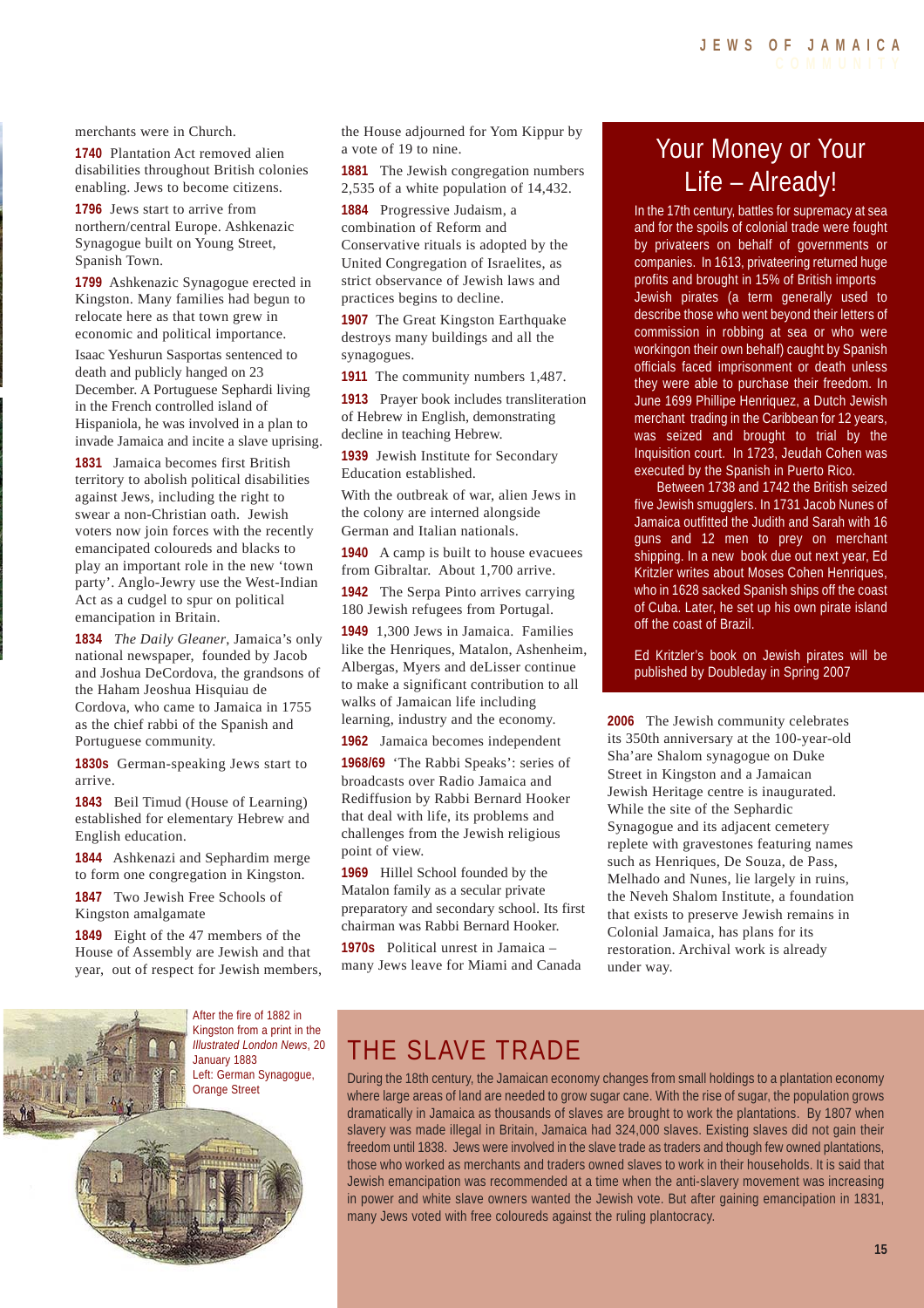## CULTURAL CONTRIBUTIONS

#### Daniel Lopez Laguna

The Spanish-Portuguese poet Daniel Lopez Laguna (1635 - 1730) was born in Portugal of converso parents and moved to Southern France as a child. He went to University in Spain to study classics and was arrested by the Inquisition and for several years suffered torture in prison. He managed to escape to Jamaica where he openly confessed his Jewish faith. While in prison, he had begun to translate the book of Psalms from Hebrew into Spanish. Arriving in Jamaica, circa 1680, he spent 23 years completing the work and in 1720 became the first Jamaican to publish a book under British rule. His monumental work of Jewish Spanish literature, *Espejo Fiel de Vidas*, The True Mirror of Life, turned the Psalms of David into song.

The introduction to the Psalms is translated in Mordechai Arbell's *The Portuguese Jews of Jamaica*:

I was devoted to the Muses from my childhood My youth in France I studied in pious schools In Spain they diminished the acts of my Youth This opened my eyes I escaped from the Inquisition And in Jamaica I sang the Psalms of my joy In my prison was the desire to do this work.

#### Isaac Mendes Belisario

Isaac Mendes Belisario (1794-1849) is a renowned painter in Jamaica and the government have recently issued a series of seven postage stamps to celebrate his work. He was born in Jamaica of Italian Jewish parents and went to London as a young boy. His 1817 etching of the Bevis Marks synagogue of London is world famous. He exhibited at the Royal Academy in London between 1815 and 1831, returning to Jamaica in 1834. He set up a studio in Kingston and started a series of sketches depicting Jamaicans at work and play. One set of lithographs depicts the Jamaican 'Jonkonnu Masquerade', performed by slaves at Christmas time when they were given time off work. He remains popular because, unusually for an artist in a colonial slave society, he depicted black Jamaicans with affection and honesty. In 2007 the Yale Center for British Art will mount an exhibition of Belisario's work depicting the Jamaican landscape and people when they were liberated from slavery in 1838. It will be coming to Bristol at the end of 2007.

### WHAT'S IN A NAME

There are in Jamaica many families with Jewish names, who no longer have any association with Judaism. While there are still active branches of the Ashenheim, Delevante, Henriques and Matalon families, names such as the Brandon, deCordova, Hart, Levy, Mendez, Silvera, Pereira, Bravo and Solomon are no longer Jewish, evidence of integration over the years. Famous Jamaicans with Jewish ancestry include Bob Marley, whose father was a Syrian Jew, Louis Farrakahn's father, Percival Clarke, whose grandfather was a Portuguese Jew, and the award winning novelist Andrea Levy. For some black Jamaicans, this link to a Jewish past has reawakened an interest in Jewish identity.

#### A newspaper to be proud of

In the 1830s Jamaican newspaper history would be made when the deCordova brothers launched *The Daily Gleaner*. Started at a crucial moment in the island's history, when the era of slavery was coming to an end, the paper grew from an advertising sheet that the deCordova brothers used to publicise goods for sale.

The first Gleaner, known as *The Gleaner and Weekly Compendium of News* was printed on Saturdays and sold for a subscription of 10 shillings per quarter in the city and 13 shillings per quarter in rural areas. The first issue included a mission statement of sorts with the editors promising to "please, amuse and to inform while holding domestic life sacred no attacks on private lives would be made".

Three months later the paper's name changed to *The Gleaner: A Weekly Family Newspaper devoted to Literature, Morality, the Arts and Sciences and Amusements*. Two years later the paper expanded to four pages and was being published daily except for Sundays. Advertisement sheets were distributed free of charge and subscribers could get the paper by 6am.

Although the paper became a public company in 1897, Michael deCordova served as managing director until 1948. By that time the *Daily Gleaner* was involved in charitable causes and in book publishing, having started to print the *Gleaner Geography and History of Jamaica* in the1920s for use in schools islandwide. It also created its own imprint, Pioneer Press, which published books by Claude McKay and Tom Redcam, Jamaica's first Poet Laureate. *The Children's Own* started publication in 1950 and the *Overseas Weekly Gleaner* began in 1951 as did *The Sta*r.

Known today solely as *The Gleaner,* the Chairman and managing director is the Hon. Oliver Clarke, who assumed both posts in 1976. Whilst there are now many other newspapers and magazines, The Gleaner remains the island's foremost newspaper group, employing close to 500 people in Jamaica, with offices in Kingston, Montego Bay, America, Canada and the United Kingdom. The Gleaner Company also continues its long tradition of public service, running an annual Newspaper in Education programme, Spelling Bee and Honours Awards competitions as well as crime prevention and other community support



Jacob deCordova.





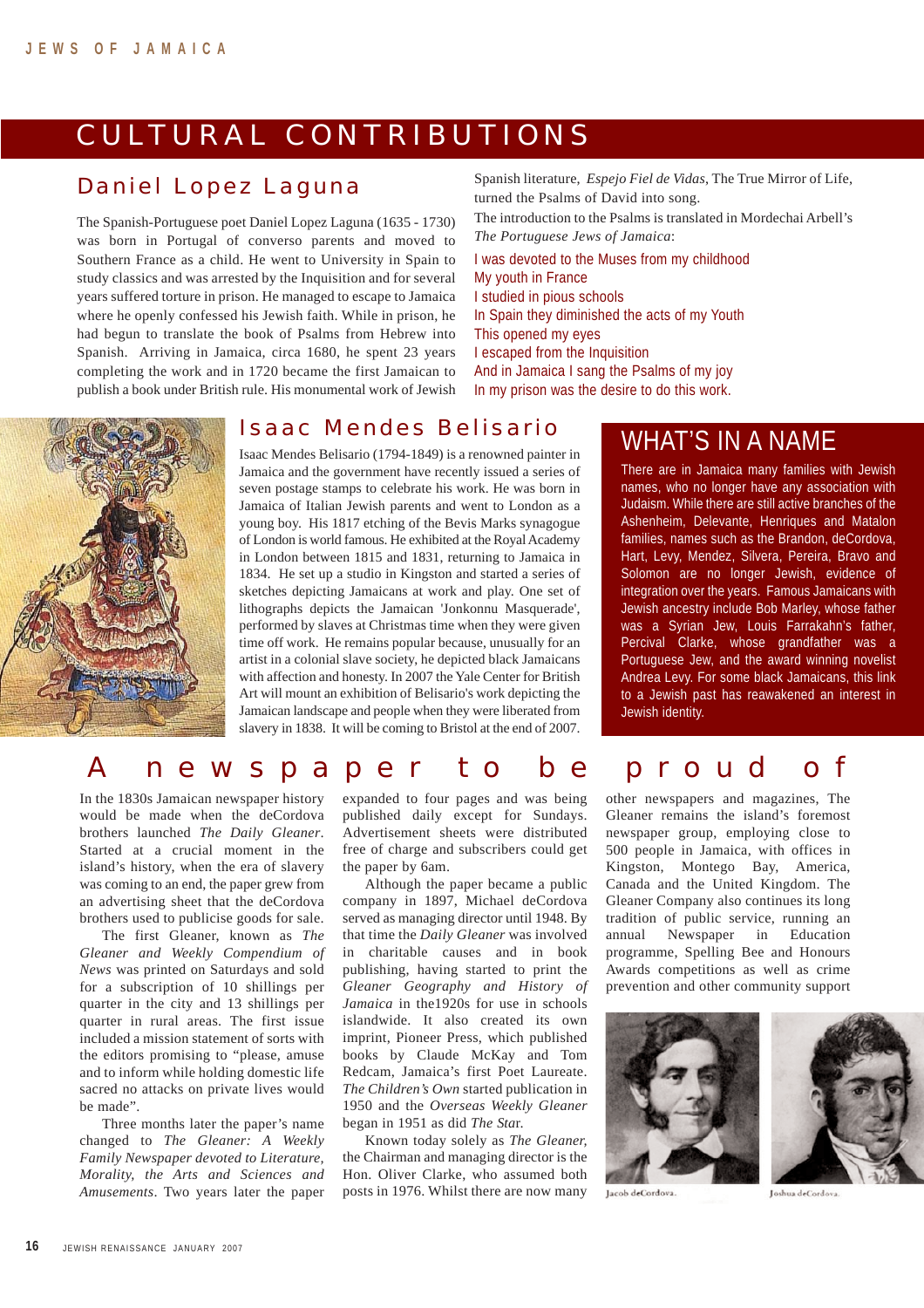#### The story of how there came to be a camp called Gibraltar on the island of Jamaica

Gibraltar Camp was built in the summer of 1940, when the British Government decided to evacuate the civilian population of Gibraltar. The Governor of Jamaica received instructions to build a vast camp to house 7,000 at the site of a former sugar plantation just outside Kingston. Its construction was greeted with enthusiasm by local contractors, but the costs to the British Government were high, particularly as the anticipated number of Gibraltarians never arrived, the British only managing to send some 1500 to Jamaica, while the rest were sent to London and Madeira.

Those that did arrive were greeted by lines of excited Jamaicans, many of whom had been enlisted to help prepare the camp for the evacuees. Tany Conquy was 14 when she arrived with her family, one of 34 Jewish Gibraltarians. "I remember my first sight of Jamaica, it was beautiful", she says. "We ate in huge dining halls, and there were separate kitchens for kosher".

In a note explaining costs to the Treasury Department, a Colonial Office official expressed his hope that: "the vacant accommodation will, sooner or later, be turned to practical advantage".

That practical advantage came in December 1941 when a decision to send Polish Jewish refugees from Lisbon to Jamaica was made by the British government, the Polish Government in Exile and the American Jewish Joint Distribution Committee, (the Joint). By the summer of 1940, Lisbon had become the refugee capital of Europe and for the Allies, keeping Spanish and Portuguese borders open was dependent on removing refugees, unable to leave without money or visas. In January 1942 the first group of 152 Polish Jewish refugees arrived in the camp, their maintenance paid for by the Joint.

Miriam Stanton, a Polish Jew, her parents and grandmother were on the first ship, the Serpa Pinto, to arrive from Lisbon in January 1942. In her recorded account of her wartime experiences, she speaks movingly her first trip into Kingston, and the feelings of relief she felt to escape the war in Europe. She was also delighted to find a welcome at the ancient Sephardic synagogue in Kingston.

Over the next few years, small groups of Jewish refugees continued to be brought from



### WARTIME REFUGEES

Spain and Portugal to the camp. Alongside the Gibraltarians, there was a constantly shifting Jewish population which at its height, numbered about 1400. Conditions in the camp were spartan, and there was little privacy. Inmates could only work inside the camp. There was a strict curfew and visitors needed permits. This meant that communication with the Jamaican Jewish community was limited to occasional visits and support.

The camp had its own shops and entertainment hall, The local Jesuit priests and nuns established a chapel and a group of Polish Jews converted one of the accommodation huts into a synagogue. Tany Conquy was awarded a scholarship to a prestigious local convent school in Kingston. At the school, her religious beliefs were accommodated. At her graduation, worried that she would have to kiss the Bishops ring, like every other girl receiving her certificate, her father spoke to the nuns and she was able to just shake his hand

For many, particularly the younger refugees, camp life was boring and frustrating. This is expressed in a letter written in protest to Winston Churchill in August 1942:

"While a world war rages and hecatombs of victims fall, we young people, wanting to fight and to work and able to be useful …are here in complete spirit and health-killing inactivity, in Gibraltar Camp. After three years, fleeing from the terrors of the flaming Europe, trying to save ourselves and ours from Nazis and fascist concentration camps we are now on the English territory, where we wish to give all our possible efforts…We would have considered ourselves as parasitical individuals if we were not conscious that we are leading these camp lives absolutely against our own will. But our consciences do not leave us in peace; others fight and die; others work and help, and we live in uselessness. We feel very very depressed, particularly now as the war seems to reach crisis point and when useful strength is more and more necessary".

By 1942 knowledge of Gibraltar Camp was widespread. Charities were maintaining refugees at the camp and some were using it as a positive story in fundraising campaigns. Questions were repeatedly asked about why it wasn't full, but the Colonial Office prevaricated and obstructed refugee agencies from sending large numbers to the camp. When I visited the site, now part of the University of the West Indies, I saw papers which clearly show that the camp had room for an extra 4,000, between the summer of 1940 and December 1942. Some historians would argue that at that stage rescue was not possible but Gibraltar Camp could have offered a home to those refugees in, or able to reach neutral territory. After all, whenever it was deemed necessary, the British were perfectly prepared to send those it classified as a threat to security to places throughout its colonies and Dominion states.

All the evacuees were able to leave Gibraltar Camp in 1944 to return home, but the Jewish refugees had no homes to go to. Most managed to find new destinations during that year, but a few refugees remained in the camp as late as 1946. Today, there is little memory in Jamaica of this wartime episode. But the locals do remember the mainly Spanish speaking Gibraltarians, the son of the former Camp Commandant recalling their 'noisy quarrels'.

#### A longer version of this article by Joanna Newman appeared in *The Guardian*, August 11 2001under the title *Exiled to Paradise*

Joanna Newman's book, *Nearly the New World: Refugees and the British West Indies, 1933 - 1945* will be published by Vallentine Mitchell, London in 2007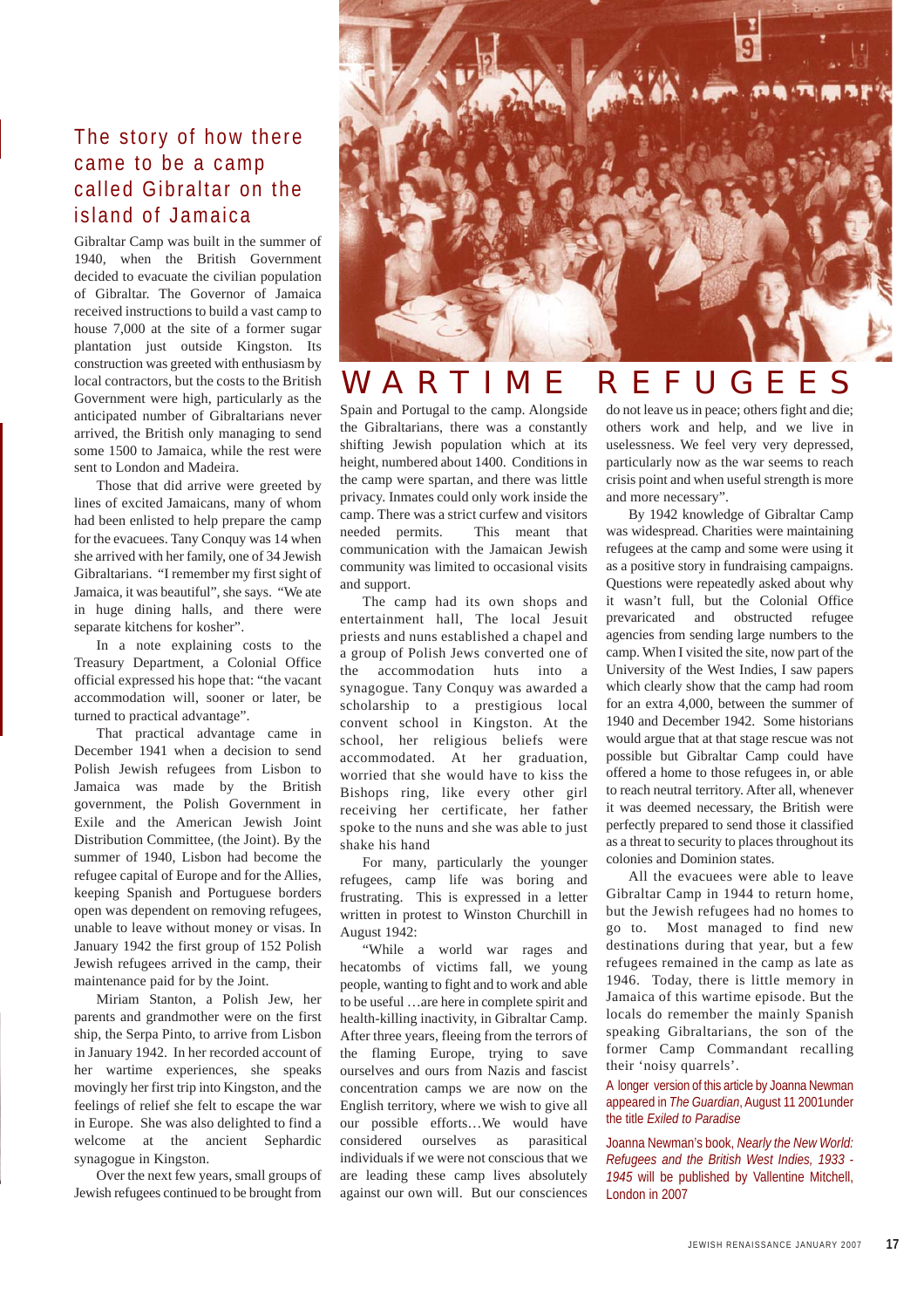

Celebration of the 350th anniversary of the community at the Shaare Shalom Synagogue, November 9 2006, Photo: Douglas Reid

n 9 November 2006 the Jewish<br>
community in Jamaica celebrated<br>
its 350th anniversary, delayed by community in Jamaica celebrated one year in order to mark the opening of a Jamaican Jewish Heritage Centre built adjacent to the Kingston synagogue. An Associated Press Article reported that "Some 150 to 200 Jews live on the Caribbean island of three million. Mostly intermarried and interracial, the community has had no rabbi for 25 years and no kosher butcher for 50".

Does the opening of a heritage centre signal the end of a living Jewish community? Marilyn Delevante doesn't think so. Marilyn is an active member of the Jamaican Jewish community. With Anthony Alberga, she has just published *The Island of One People,* a richly illustrated publication celebrating the history of the Jewish community of Jamaica. It is a well-researched book that brims with enthusiasm for the contribution that Jews have made to Jamaica.

Marilyn writes: "In 1844, Dr Lewis Ashenheim predicted in the journal *First Fruits of the West* that the Jewish community in Jamaica would be extinct in five years. In 1964, his great-grandson Sir Neville Ashenheim, then Senate Majority Leader and Cabinet appointee, noted, 'The Jewish Community here seems to have slipped into a decline and seems headed for extinction'. It is now 160 years since the first prediction and almost 40 years since the second, and still there are Jews in Jamaica".

One reason why the community may have a future is the inclusive nature of its progressive congregation. The rate of

# **MMUNITY TODAY**

intermarriage in Jamaica is high, but whereas in the past, the children of Jews who married out were brought up as non-Jews, today, more families of mixed marriages are choosing to bring up their children in the Jewish faith.

The inclusiveness of the Jewish community and its integration into the wider community is stressed by artist Anna Henriques. Anna is the daughter of Ainsley Henriques, for many years synagogue president, and

Sheila Mechtilde née Chong, a

former Miss Jamaica, who was half Chinese, half Afro-Caribbean and converted to Judaism. Speaking to Janet Levin from New York, she explained: "We are a large family. My father was one of 11 children – we used to have 70 people at our *seders* when I was a child – so I felt connected and integrated into the Jewish community. It isn't an exclusive group, everyone is accepted. We are a very old community that has adapted to new ways.

I went to the Jewish elementary school. When I went on to a Catholic High School a couple of the nuns tried to convert me – but it didn't bother me as by then I was proud of my heritage.

The Jewish community was wellestablished and there was no sense of being an outsider. We were very settled and very secure, quite insular and protected. We were a minority but not on the bottom rung."

Services in the Kingston synagogue are a combination of Reform and Conservative. Most of the service in in English or transliterated. Sephardic influences include a sandy floor. This, it is said, is to remember the time when Jews lived under the Spanish Inquisition and had to muffle the sounds of their worship. Hymns are sung in Hebrew but the 'Bendigamos' is sung in Spanish. Sung after meals in worldwide Sephardic tradition, in Jamaica the hymn is traditionally sung on the night of Sukkoth, the holiday that marks the expulsion of the Jews from Spain.

Interviewed recently by Associated Press, Ed Kritzler, a Jamaican resident and author says: "It's all about survival. In the face of the Inquisition and always on the run from it, we settled in Jamaica and the New World, and we survived. Jamaican Jews have a strong ego that says, 'We are Jamaican Jews, we have a stake in this country and we were here before the English.' Ainsley Henriques was also interviewed and asked why those who remained stay Jewish? He replied "Old habits are hard to shed...This is a pluralistic society that respects everyone's religion, and it will be Jamaican economic opportunity and tolerance that will ensure our survival for at least another generation".

In 2001, I was fortunate to hear the exquisite bass voice of Winston Mendes-Davidson at a Friday night service when I visited Jamaica with the BBC. Born in Kingston in 1946, Dr Mendes-Davidson has had a distinguished career serving in Michael Manley's National Party Government and was President of the Jamaican Medical Association. In his late 40s, curiosity about his name led him to discover that his mother's grandfather was Jewish. His new interest in Judaism, led to his conversion and appointment as the cantor of the congregation.

This year, there is a new element to the Jewish community as Israelis have begun to settle in Jamaica. They bring with them a new mix of Ashkenazi and Israeli culture and in the view of Marilyn Delavante, a new opportunity for continuity. As she told me, when she visits the synagogue, "I see my grandfather sitting in the seat he sat in as a Director of the Synagogue. Today this seat is occupied by his grandson... I also see the beautiful mahogany woodwork of the ark and the *bima*. It never ceases to thrill me when the ark is opened and there is the spectacular sight of 12 torah scrolls Then there is sand on the floor – beautiful white Jamaican sand. And the lovely Sephardic chants that we have been chanting for 350 years. May we continue to chant them for another 350 years."

Cantor Winston Mendes-Davidson

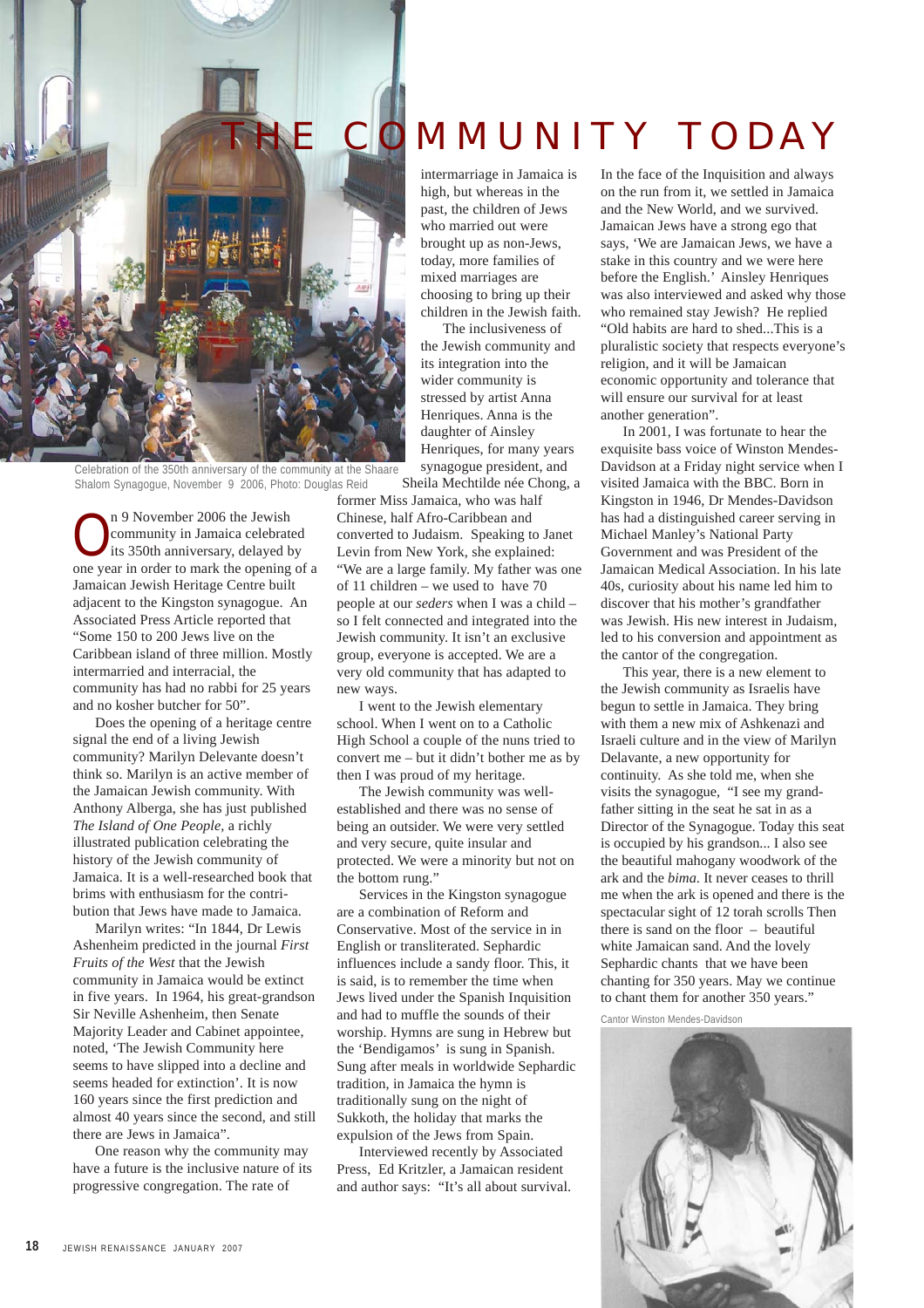

# The art of Anna Ruth **Henriques**

nna Ruth Henriques probably encapsulates better than anyone the nature of Jamaican Jewish identity. Her father is from a Jewish family that goes back to 15th century Spain. Her mother represents two other strands of Jamaican ethnicity – Afro-Carribean and Asian.

Her achievement is to have used all aspects of her background in artworks that have intense Jewish content but have also been acclaimed as having much to say about Jamaican identity as a whole. In the words of the Canadian academic, Diana Cooper-Clark (Calabash Journal of Carribean Arts and Letters, Vol 4, No 1), she expresses "the dynamism of displacement and fluidity, found in the many nations, races, sexual orientations and cultures, that constitutes Caribbean identity… Unlike many North Americans and Europeans who narrate Caribbean identity primarily in terms of the African legacy, Henriques foregrounds aboriginal Tainos, Sephardic Jews, and gay men, groups largely invisible in contemporary thought and art ".

Her most celebrated work is *The Book of Mechtilde*, a lavishly illuminated manuscript based on *The Book of Job*. Mechtilde is Henriques' mother, Sheila Mechtilde Henriques, née Chong who who died when Anna was 11. She, like, Job, lived a virtuous life but was afflicted by pain, suffering and loss. In the book, the historical journey of Jamaica, the Land of Jah (the Rastafarian God) is intertwined with Mechtilde's cancer-ridden body. "It addresses issues of undeserved human suffering and the apparent silence of God on the one hand, and the restoration of freedom, spontaneity and loyalty on the other. These concerns are seminal to the history of Jamaica, Mechtilde, and the Book of Job that is Israel's history up to the Exile." (*Diana Cooper-Clark)*

Her work most directly related to Jewish experience in Jamaica is *The Exodus Series* of giclée prints. Henriques writes:

"In 1992, I travelled to Seville, Spain as Design Coordinator of the Jamaica Pavilion at the Universal Exposition. The Exposition was planned to coincide with the 500-year celebrations of Columbus' departure to the New World. His voyages

commenced the year of the Spanish Inquisition, precipitating the expulsion of Jews from Spain. As Columbus set sail from this city that once was home to thousands of Jews, he took with him numerous Jewish young men at the bequest of their families to ensure them safe passage from Spain, my father's ancestors amongst them.

While in Spain, I wandered through the Jewish quarter, poured over maps of Columbus' voyages, read the endless articles that addressed the events of half a millennium ago, and became embued with the lingering legacy of my paternal ancestry. A new work was brewing. Columbus had set sail in search of new territory and gold, but instead returned with spices, specifically cocoa. Coincidentally, I had taken along with me a dozen Jamaican chocolate bars as sustenance during what was originally meant to be a couple weeks in Seville but what ended up as four months.

I saved the gold wrappers of those chocolate bars. In Spain, I also accumulated a few coins, and a Portuguese tourist brochure. A large branch of my family had fled to Portugal which at least for a short while, had wooed the Jews because of their wealth. I arranged my collections on canvas boards in iconographic forms. As the pieces came together, thus began my memorials to an Old World which had been lost, at the same time a celebration of a New World won.

*The Exodus Series* comprises 12 works each an ode to one of the 12 scattered tribes, each a visual epitaph to this second Exodus and the impact it had on a people."

Diana Cooper Clark ends her *Calabash* article: "The act of creation in Henriques' art work is a Jewish *matzeva*, an invisible tombstone, erected to those whose voices have been silenced by a history of domination. Her art speaks for those who cannot".

*The Book of Mechtilde* is in the collection of The Jewish Museum in the City of New York and also available in a facsimile edition (published by Alfred A. Knopf, 1997).